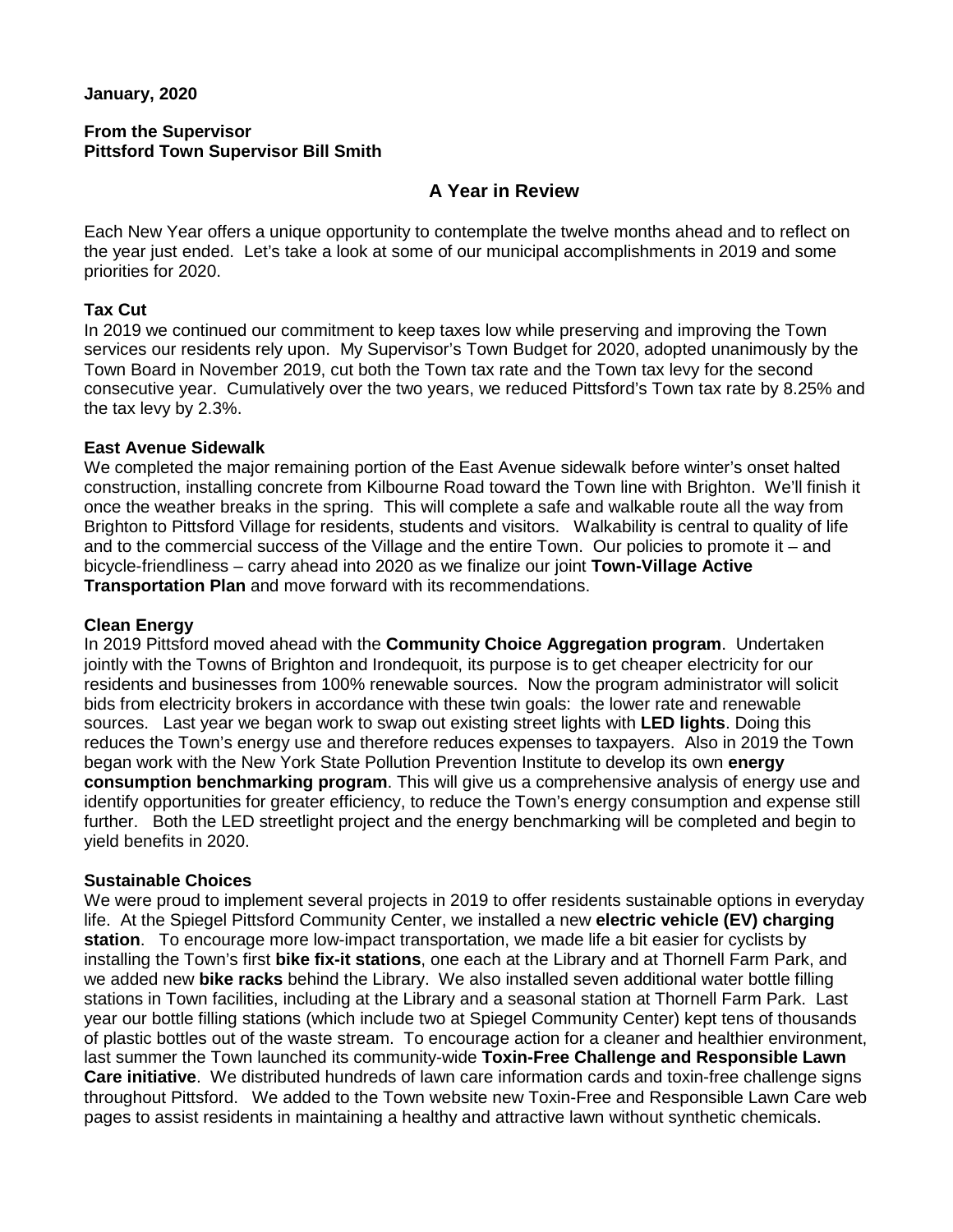Together, these efforts support Pittsford's long-standing commitment to sustainable practices in our community.

# **Recreation**

2019 saw the opening of Pittsford's first **Dog Park** – an enjoyable and welcoming spot for dogs and folks alike at 34 East Street. We completed a **new playground at Great Embankment Park**, made improvements to the **Auburn Trail** and launched our **Trail Passport program** in collaboration with Wegmans, all to expand and improve opportunities for outdoor enjoyment. The Spiegel Community Center offered new programs and services including cooking classes, intergenerational programming for seniors and youth and expanded drop-in gym activities for residents of all ages. Moving into 2020 our Recreation staff will continue to offer new opportunities for recreation programs that provide enjoyment, instruction and that bring residents together.

# **Expanding our Reach**

Pittsford's long history as a community that welcomes everyone continued through 2019. We expanded the reach of our recreation programs through partnerships with Special Olympics of New York and with the Autism Council of Rochester. With Special Olympics we hosted our first Walk for Inclusion. We engaged the Autism Council of Rochester (ACR) to train Town staff. Consequently, last fall the Autism Council designated the Town of Pittsford as an Autism-Friendly Community. Our Community Center and Library, specifically, earned designation as Autism-Friendly facilities. We look forward to expanding on these important partnerships in 2020, with a view toward new programming and services for those with special needs.

## **Continued Fiscal Stability**

Tax stability and professional -quality management of municipal finances continues to set Pittsford apart. Once more in 2019 the Town Administration was able to maintain and improve the level and variety of services provided to our residents while cutting Town taxes. Once more, in 2019, Moody's Investor Services gave Pittsford its fiscal report card, reaffirming the Town's Triple-A credit rating. Pittsford remains the only town in all of upstate New York, north of Westchester and Putnam counties, to hold the Triple-A rating, the highest credit rating possible. This means that when Pittsford goes out to finance projects, Pittsford residents pay the least – because our credit rating is the best.

### **Continual Improvement**

Preserving the singular character of Pittsford that's so important to so many of us requires continual improvement. With each accomplishment, members of my administration and I look for opportunities to provide services, amenities and programs that are ever more effective, efficient and fiscally sound. As part of this enterprise, in 2019 we conducted a full **community survey** to measure residents' interest, support and opinions about existing and proposed initiatives and services for our community. The survey will continue to inform our judgment as we set priorities for the year ahead.

### **Comprehensive Plan**

The survey results helped shape our updated **Comprehensive Plan** that the Town adopted in 2019. As the Town's fundamental land-use planning document, the Comprehensive Plan represents a vision and roadmap for the Pittsford's future development. As 2020 opens we begin work on updating the Town code in accordance with the updated Comprehensive Plan.

### **Refuse Districts**

Continual improvement requires considering new and innovative approaches to matters that affect our residents. One such example is the Town's decision in 2019 to launch a **Refuse District program.**  This empowered every neighborhood in Pittsford with the opportunity to get dependable trash hauling and recycling service at reduced cost and with fewer trucks in the neighborhood. It simplifies things for residents that opt-in, since the Town selects a single designated refuse hauler through competitive bid, administers the contract and bills residents annually via their tax bill. Participation is fully at the discretion of the neighborhood setting up the district. Residents of neighborhoods that created refuse